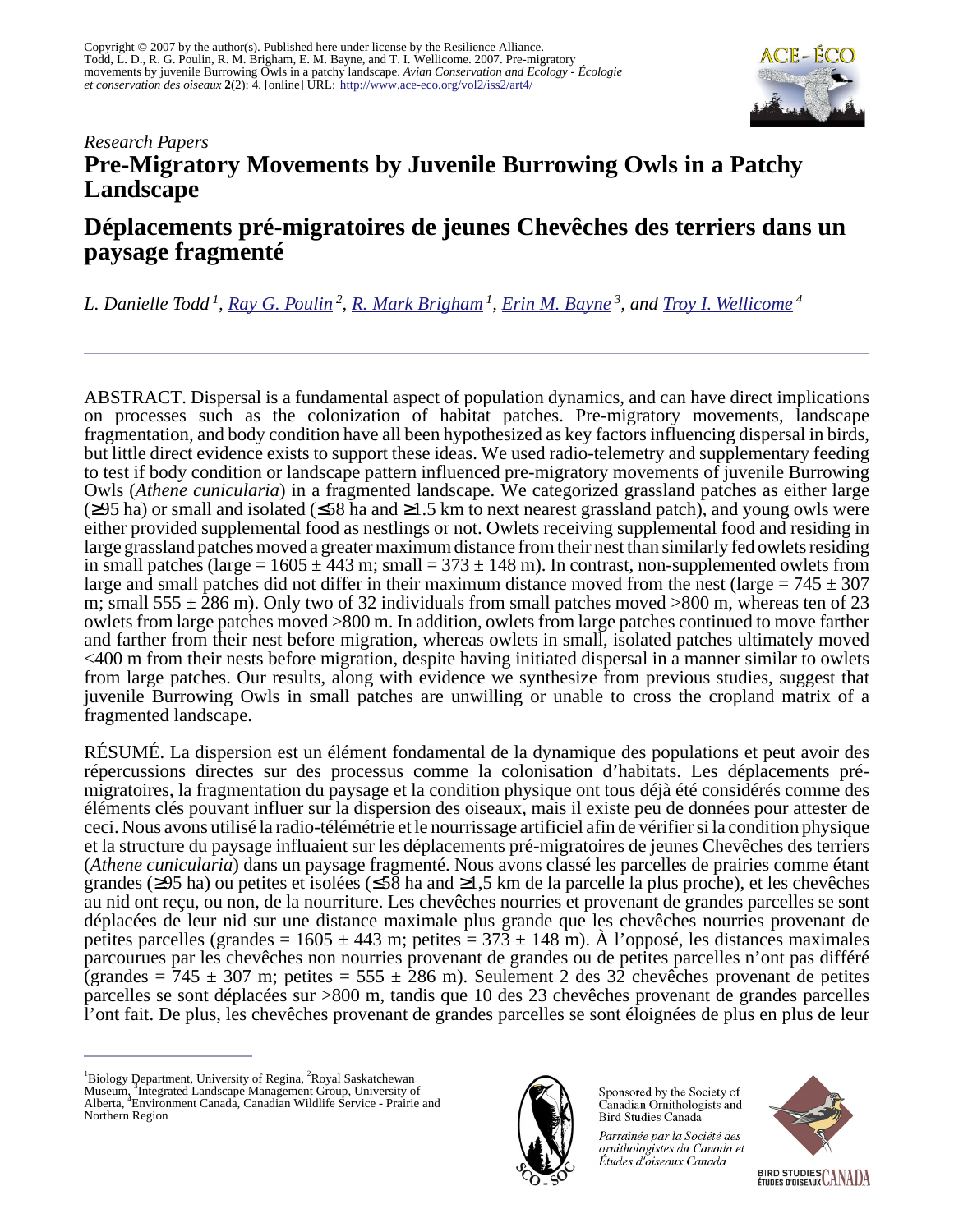nid avant la migration, tandis que celles provenant de parcelles petites et isolées se sont finalement déplacées sur <400 m de leur nid avant la migration, même si elles avaient amorcé leur dispersion de la même façon que les chevêches provenant de grandes parcelles. Nos résultats, en parallèle aux résultats obtenus dans les études antérieures, montrent la réticence ou l'incapacité qu'ont les jeunes Chevêches des terriers nées dans de petites parcelles à franchir la matrice cultivée dans un paysage fragmenté.

Key Words: *Athene cunicularia*; Burrowing Owl; habitat fragmentation; natal dispersal; post-fledging disperal; pre-migratory dispersal; supplemental food

#### **INTRODUCTION**

Many factors influence whether an animal chooses to disperse and how far individuals move before settling. Individual attributes such as age, sex, or body condition and extrinsic factors such as local food availability or competition are common correlates of the propensity of animals to disperse. More recently, metapopulation theory (Turchin 1998) has stressed the importance of landscape pattern as a factor influencing dispersal. When areas of suitable habitat are isolated from one another, dispersal tends to be delayed or restricted (Mader 1984, Merrimam et al. 1989, Baur and Baur 1990, Opdam 1990, Lens and Dhondt 1994). Reductions in dispersal can have consequences for metapopulation persistence if suitable but isolated habitat fragments are not recolonized after subpopulations go extinct.

Much of what is known about dispersal in birds comes from resident species. In general, natal dispersal is more extensive than breeding dispersal, females disperse greater distances than males, and birds move away from areas with fewer resources or greater competition (Greenwood and Harvey 1982). Individuals in better body condition may be more likely to disperse from natal areas, whereas adults in better body condition and with successful past reproduction at a site tend not to disperse (Bayne and Hobson 2002, Barbraud et al. 2003). The understanding of dispersal in migratory birds is more limited, although many of the same patterns appear to hold (Pärt 1990). However, because migratory birds leave their natal and breeding territories each year and cross vast expanses of unsuitable habitat, some authors have suggested that dispersal in migrants may be less limited by landscape pattern than it is for residents (Ambuel and Temple 1983). If landscape pattern does not influence migrant dispersal, then occurrence within

habitat patches and size of subpopulations should not be correlated with isolation of habitat. In contrast, many studies have found effects of isolation on migratory bird occurrence or abundance, implying that ability to migrate may not be correlated with dispersal ability (Villard et al. 1995).

One explanation for the discrepancy between longdistance migratory and short-distance dispersal ability is that the first stage of dispersal by migrants occurs as exploratory movements during late summer. Such movements are thought to be important in identifying potential breeding sites for use in subsequent years (Pärt 1990, Morton 1991, 1992, Morton et al. 1991, Belthoff and Dufty 1998, Dufty and Belthoff 2000). If landscape pattern reduces exploratory movements of migrants, then isolated yet otherwise suitable habitat patches may remain vacant in future years because birds were not able to find the suitable patches when they were looking for them. Despite the potential importance of pre-migratory movement as a factor influencing metapopulation persistence of migrants in patchy landscapes, few tests of the relative importance of landscape pattern, individual attributes, local extrinsic factors, and their interactions have been conducted.

The Burrowing Owl (*Athene cunicularia*) is a small migratory raptor that nests in grasslands of western North America. At the species' northern range edge in western Canada, Burrowing Owls are rare and declining (Wellicome and Holroyd 2001). It has been suggested that loss or degradation of suitable grassland habitat has contributed to this decline, yet unoccupied sites still exist in seemingly suitable grassland habitat. Thus, limits to dispersal may play a role in limiting habitat occupancy and, ultimately, population size. Pre-migratory movements of juvenile Burrowing Owls in large tracts of grassland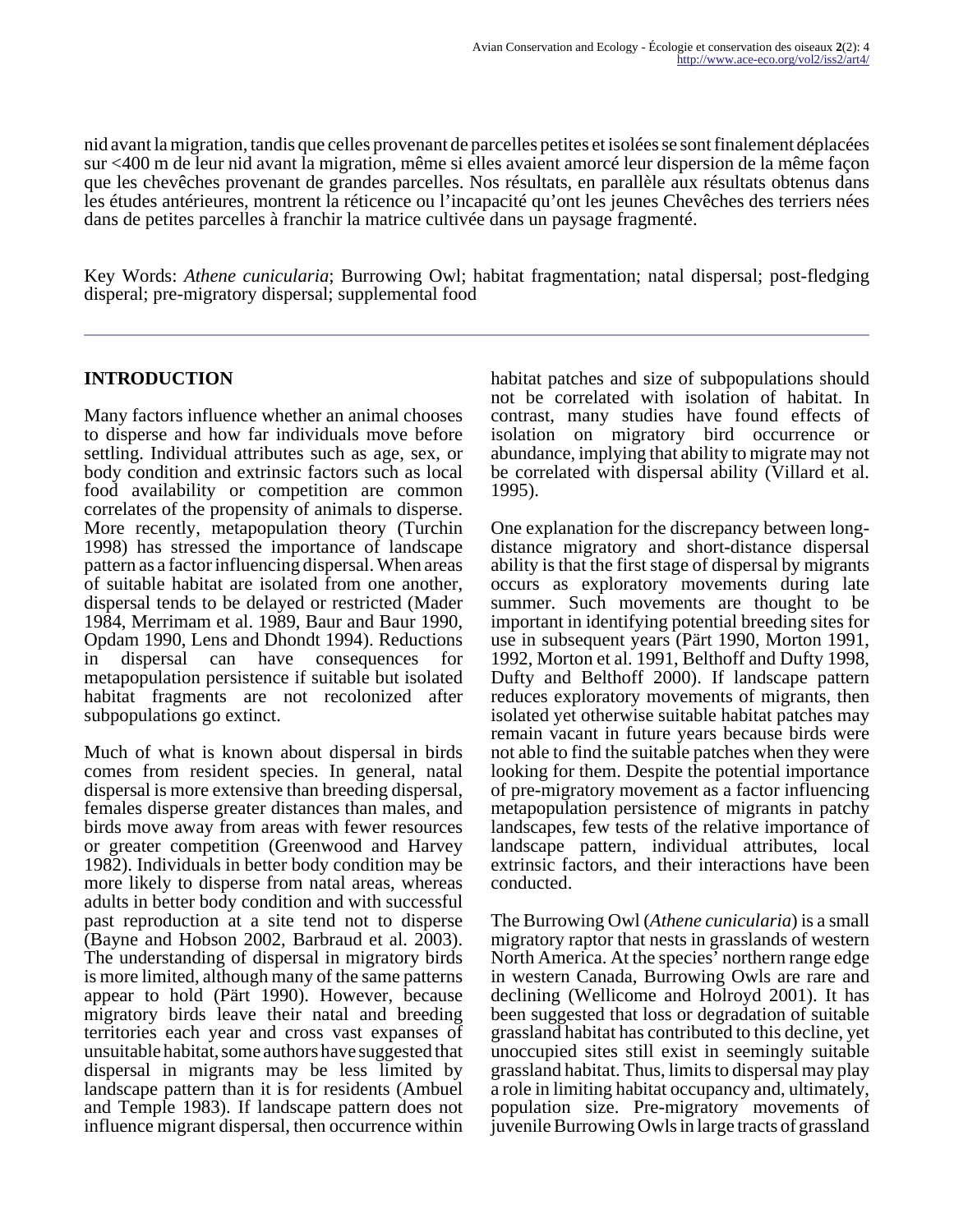occur in a slow but incremental fashion away from their original nest site, with juveniles using several satellite burrows before migration (Clayton and Schmutz 1999, King and Belthoff 2001). These movements presumably result in juvenile owls gaining knowledge of the natal landscape before migration, and may aid in decision making about locations they might return to in subsequent breeding seasons. If pre-migratory movement provides a benefit to Burrowing Owls in identifying potential territories for future breeding, then we hypothesized that the maximum distance moved by juvenile owls before migration would be greater in large and contiguous habitats than in small and isolated patches. A secondary prediction of this hypothesis is that individuals in better body condition would be more likely to make such movements as they are more likely to have sufficient reserves to allow for migration and pre-migratory exploration (Barbraud et al. 2003).

Alternatively, Burrowing Owls may not be moving before migration to gain information about the landscape around them. Competition for resources during the post-fledging period can be intense for Burrowing Owls given the potential for a large number of siblings in any given nest (Todd and Skilnick 2003). Inter-sibling competition for food may result in some individuals being forced from the natal area simply to gain sufficient food reserves to prepare for migration (Barbraud et al. 2003). If this is the case, then the movement of Burrowing Owls should be best described by the level of competition. Thus, individuals with fewer siblings should be less likely to move assuming that lack of food was not the reason for fewer young being produced in the first place. A secondary prediction of this hypothesis is that individuals in poorer condition should be the ones forced from the natal area if remaining in areas of familiarity is beneficial (Weatherhead and Forbes 1994).

# **METHODS**

To test our hypotheses, we conducted a radiotelemetry study in the moist mixed-grassland ecoregion of southern Saskatchewan, Canada. The study area lies on the Regina Plain, and is roughly bound by the cities of Moose Jaw (50°34'N, 105° 17'W), Regina (50°25'N, 104°39'W), and Weyburn (49°40'N, 103°52'W). Land in this region is primarily under dry-land cultivation for cereal production. Less than 7% native grassland remains,

and remnant patches are small and fragmented (Riemer et al. 1997, Gauthier et al. 2002). Roads dissect the landscape in a grid pattern and parcels of common habitat often exist as quarter sections (800 m x 800 m; 64 ha) of pasture or crop. Native grassland vegetation in the area includes blue gramma grass (*Bouteloua gracilis*), northern wheat grass (*Agropyron dasystachym*), western wheat grass (*A. smithii*), spear grass (*Stipa comata*), and June grass (*Koeleria cristata*).

We defined patches of grassland as either being small and isolated or large and contiguous, based on the size of the patch and the degree to which it was isolated from the next closest patch of grassland. A grassland patch was deemed small and isolated if it was a quarter-section or smaller (≤64 ha) and was separated on all sides by at least a 1.5 km width of non-grassland (e.g., crop). The average size of small and isolated patches was 13 ha (1–58 ha). Average distance to the next patch of grassland was 2400 m and ranged from 1500 m to 6000 m. We defined a patch as large and contiguous if the total area of grassland was greater than one quarter section (64 ha), but because of ranching practices, grasslands patches that were larger than a quartersection tended to be substantially so. We had one large patch of 95 ha (most of two quarter sections), and the rest of the sites were next to, or part of, thousands of hectares of contiguous grassland. The Burrowing Owls we included in this study nested in large and small patches scattered across the more than 10 000 km<sup>2</sup> study area.

The movement of individual owls was recorded through radio-telemetry using 4–6 g transmitters (≤5% of body mass). Transmitters were attached 35 to 40 days after hatch on owls weighing >120 g. Using these mass criteria meant that the oldest owls in the brood were more likely to be selected for transmitter attachment. Necklace-style transmitters were used  $(n = 95)$  in all 4 years; some backpackstyle transmitters  $(n = 11)$  were used in 1999 and 2000. Only four (three in small patches, one in a large patch) of the owls included in our analysis wore backpack-style transmitters, and this likely had little if any impact on the results of the study. In 1997 and 1998, we randomly selected one of the oldest chicks in each nest, and in 1999 and 2000, we randomly selected one of the oldest male and female chicks from each nest. Sex was not included in our analyses because it was perfectly correlated with year (all unknowns occurred in 1997 and 1998).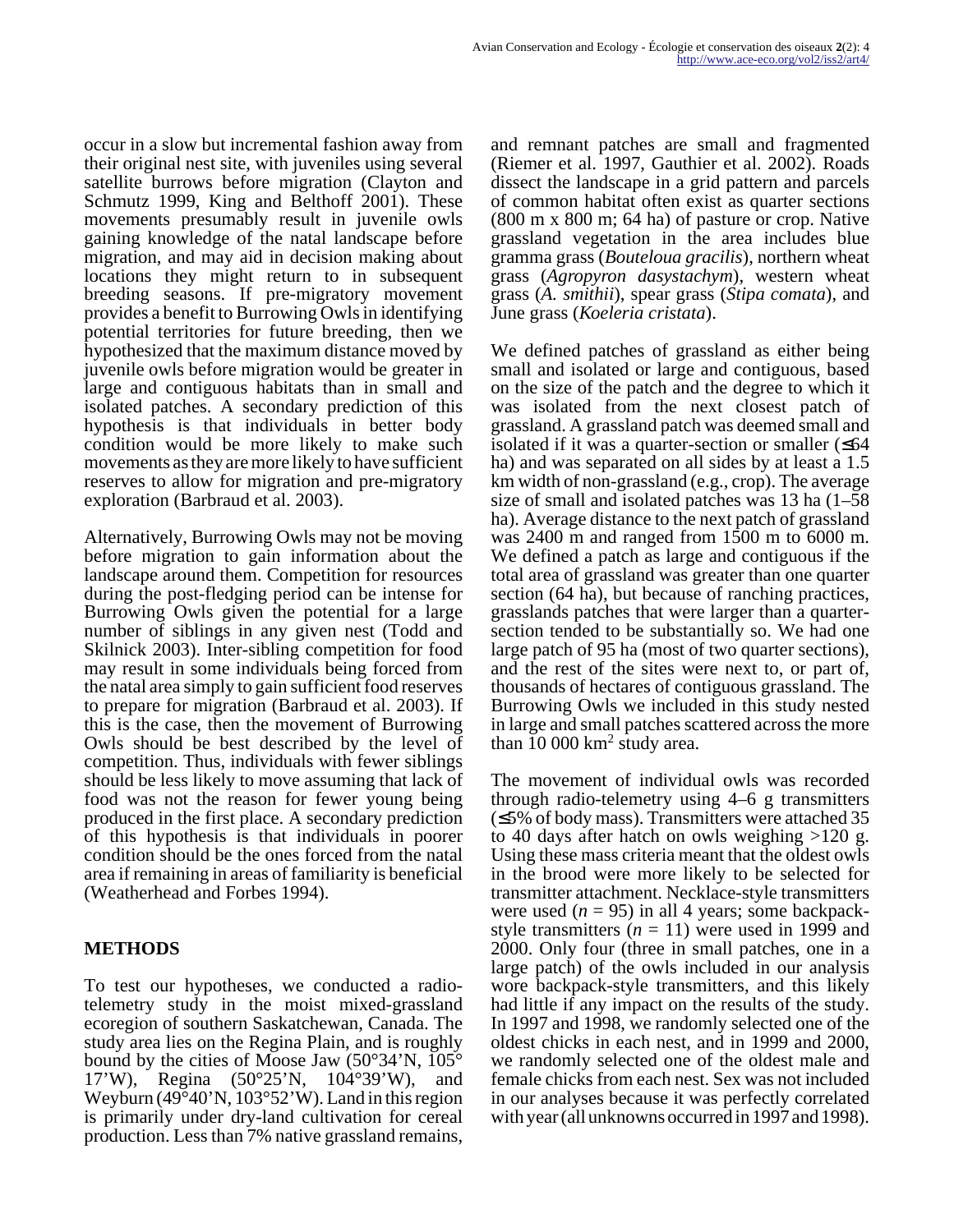We tracked radio-tagged owls using a portable receiver (Wildlife Materials Inc.) and either a twoelement Yagi antenna or an omni-directional, vehicle roof-mounted antenna. We determined the status and diurnal location of each radio-tagged owl every 2–3 d until radio failure, death, or migration. We tried not to flush owls when tracking them to minimize impacts on their behavior. Whenever possible, the position of radio-tagged birds was determined from a distance using binoculars or a spotting scope. Global positioning system (GPS) readings and measurements were taken later, once the owl had moved to a different location. When transmitter signals could not be detected from the ground, aerial searches were conducted from a single-engine Cessna 172 aircraft, equipped with strut-mounted radio-tracking equipment. We assumed juveniles migrated when transmitter signals were permanently lost beginning in early September.

To maximize variation in body condition of juvenile owls, we supplemented 33 nests with food (Wellicome 2005). Supplementation consisted of nesting pairs receiving 255 g of dead lab mice every 3 d during the nestling period. Supplemental food was provided beginning when the eggs were within a few days of hatching, and ending 41 d after hatch. Six of the ten nests in 1997 were provided supplemental food; 12 of the 18 in 1999, five of the ten in 1999, and four of the six nests in 2000 received this extra food. In total, ten of the 20 nests in large patches and 17 of the 24 nests in small patches received supplemental food.

Appropriate permits for these activities were obtained from Saskatchewan Environment, the Canadian Federal Bird Banding Office, and the University of Regina President's Committee on Animal Care.

# **Data Analysis**

To test whether landscape pattern or feeding treatment influenced the maximum distance moved (log-transformed) over the entire pre-migratory period, we compared five preselected mixed-effects models (Rabe-Hesketh and Everitt 2004) using Akaike's Information Criterion corrected for small sample size (AIC<sub>c</sub>). Mixed models are a form of generalized linear model appropriate when movement of individuals is correlated (i.e., brothers and sisters in 1999 and 2000). Random effects

account for lack of independence caused by correlation of residuals within individuals moving from the same nest. The total residual error in the response variables was portioned into a nestspecific component along with the residual error within nests. In other words, a random intercept was calculated for each nest location that accounted for the lack of independence between individuals that were hatched from the same nest. Year was also included as a random effect, which allows model predictions to be generalized outside the specific years of study.  $\text{AIC}_c$  allows the fit of two or more models to be compared based on the log-likelihood of each model, with penalty terms applied. The penalty term is applied based on the number of parameters so that more complex models need to have substantially better fit than simpler models with fewer predictors to be selected as the most likely model in a candidate set.

The five models that we considered in our candidate set were: 1) feeding treatment (surrogate for body condition); 2) landscape pattern; 3) brood size; 4) feeding treatment\*landscape pattern; and 5) brood size\*landscape pattern. If pre-migratory movement was dependent on individual body condition, then we predicted that birds that had been fed would be more likely to move simply because they were in better condition than non-fed birds. However, good body condition may be insufficient to offset risks of moving across poor-quality habitat, such that landscape pattern might interact with body condition, with good condition individuals in large patches more likely to move. Although feeding owl nestlings did result in better body condition at fledging (Wellicome 2000), greater movement does not necessarily mean that birds are moving because they are in better condition. Feeding owls results in greater individual survival of chicks within broods, such that food-supplemented birds with transmitters may actually have greater competition for food, particularly when the extra food provided in the supplementation is removed. Reduced food per individual could result in greater movement away from the nest in food-supplemented birds, simply to avoid competitive effects from siblings. Therefore, we tested whether the number of siblings at fledging was the best predictor of pre-migratory movement. We also tested whether brood size at the time of fledging interacted with landscape pattern, as there may be a trade-off between the risks of moving across poor-quality habitat in the hopes of finding better food resources and competition for known resources around the nest site.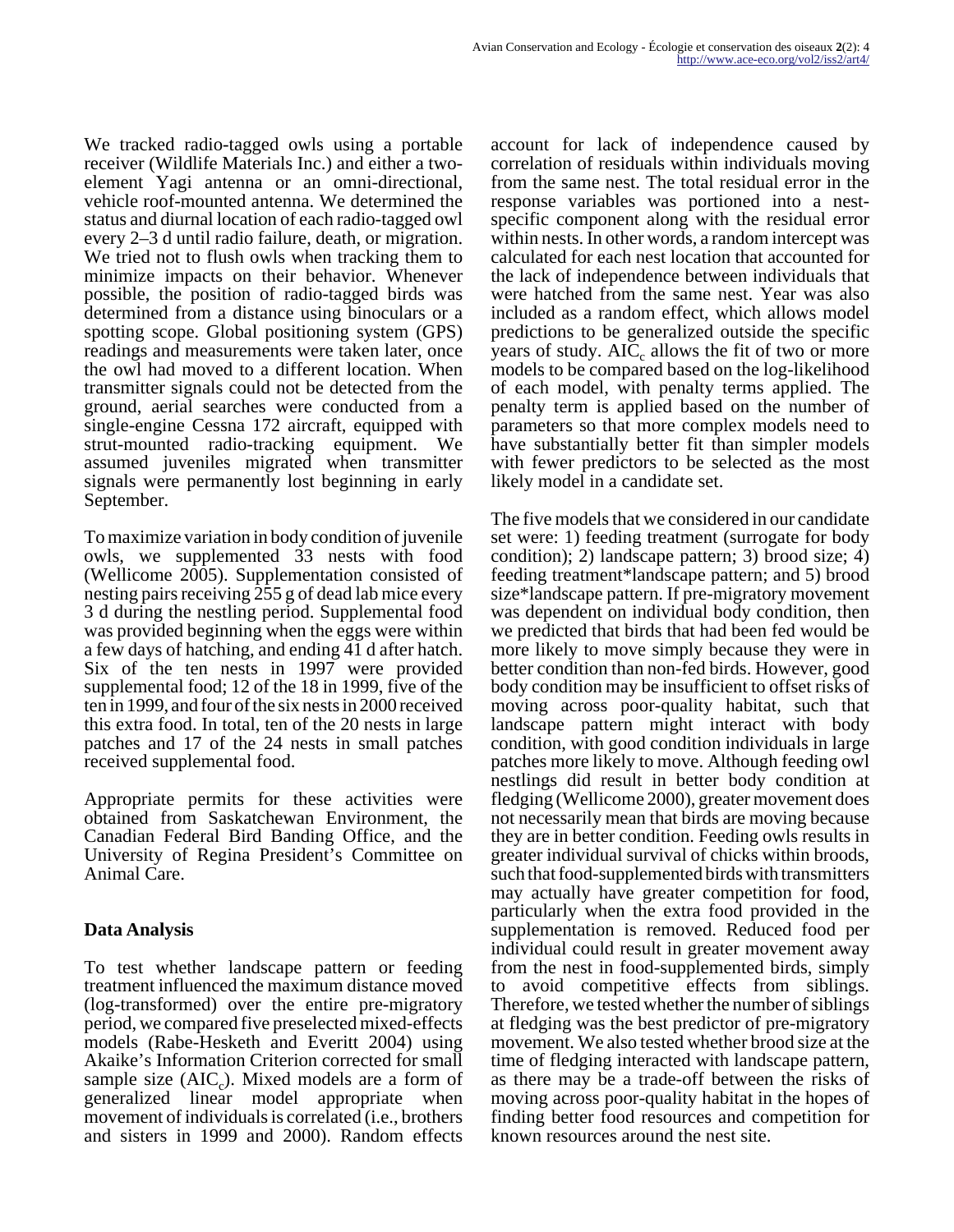Although the absolute distance moved from the nest is a key component to pre-migratory movement, we were also interested in whether the pattern of movement away from the nest over time differed with landscape pattern for the same reasons described above. To compare the distances fed and unfed owls from large and small patches moved from their nest through the duration of the premigratory period, we divided observations of radiotagged individuals into 10-d age intervals, and determined the maximum distance that an individual bird was located from its nest burrow during that interval. The maximum distance within each time interval was derived from two to four locations per bird. This interval approach was used to better ascribe the extent of the exploratory movements. That is, if an owl moved a large distance on one day but then moved back closer to the nest in subsequent days, then our method would still capture these large, potentially exploratory movements.

To determine the factors associated with the maximum distance owls moved from their nest over time, we repeated our mixed effects modeling with the following models: 1) feeding treatment\*time; 2) brood size\*time; 3) landscape pattern\*time; 4) feeding treatment\*landscape pattern\*time; and 5) brood size\*landscape pattern\*time. Both patch size and feeding treatment were treated as categorical variables whereas time was a continuous variable. In these models, we did not include year or nestID as random effects because of model convergence problems. Instead, we included a random slope for individuals (Rabe-Hesketh and Everitt 2004). A random slope model estimates a unique slope in terms of the distance moved per unit time and averages these values across all individuals to derive a slope estimate that accounts for the different patterns of movement among individuals, rather than assuming that all individuals move the same way over time.

All models were developed using Stata® statistical software (version 9.2; StataCorp, College Station, Texas). Summary statistics are reported as means  $\pm$  1 SE unless otherwise reported.

# **RESULTS**

From 1997 through 2000, we affixed 106 transmitters onto owls from 78 different nests. Approximately half these birds died during the postfledging period (Todd et al. 2003), leaving 55 birds (1997, *n* = 10; 1998, *n* = 18; 1999, *n* = 17; 2000, *n*  $= 10$ ) with complete data sets from nest departure to migration. On average, radio-tagged juvenile owls first left their nests  $\overline{53.3} \pm 1.4$  d after hatching, migrated  $108.1 \pm 1.6$  d after hatching (27 September  $\pm$  1.2 d), and used 5.3  $\pm$  0.4 satellite burrows (primarily badger (*Taxidea taxus*) burrows) before migrating. We found juveniles using the same burrows for 1–19 consecutive sightings. Given that telemetry observations were made once every 2–3 d, some juveniles could have been using the same satellite burrow for up to 38 consecutive days.

The model that best predicted maximum distance moved was landscape pattern\*feeding treatment. This model had a weight of 0.51, with twice as much support as the other models in the candidate set (Table 1a). Of the owls that were fed, those in large patches moved farther from the nest before migration (1605  $\pm$  443 m: median = 1200 m) than those in small patches  $(373 \pm 148 \text{ m})$ : median = 180 m). Of the owls that were not fed, those in larger patches moved an average of  $745 \pm 307$  m (median  $= 306$  m), whereas those in small patches moved an average of  $555 \pm 286$  m (median = 270 m). Only 6% (two of 32) of juveniles in small patches moved >800 m (the length of a quarter section), whereas 43% (ten of 23) of juveniles in large patches moved >800 m.

The pattern of owl movements away from the nest over time was best described by the model landscape pattern\*time, which had an Akaike weight of 0.70 (Table 1b). Owls from both small and large patches began leaving their nests between 50 and 59 d of age, but juvenile owls from large patches continued to move farther and farther away, and were over 1 km from their nest by the time they migrated. Until 50 d, the increase in the maximum distance moved was minor and similar for owls from small and large patches. However, after 50 d, the maximum distance moved increased rapidly over time for owls from large patches, but reached a plateau for owls in small patches (Fig. 1). Juvenile owls from small, isolated patches effectively stopped moving away from their nests at about 70 to 79 d of age, and remained <400 m from their nest until they migrated. The two models feeding treatment\*landscape pattern\*time and brood size\*landscape pattern\*time both had low but similar Akaike weights (0.13 and 0.11, respectively).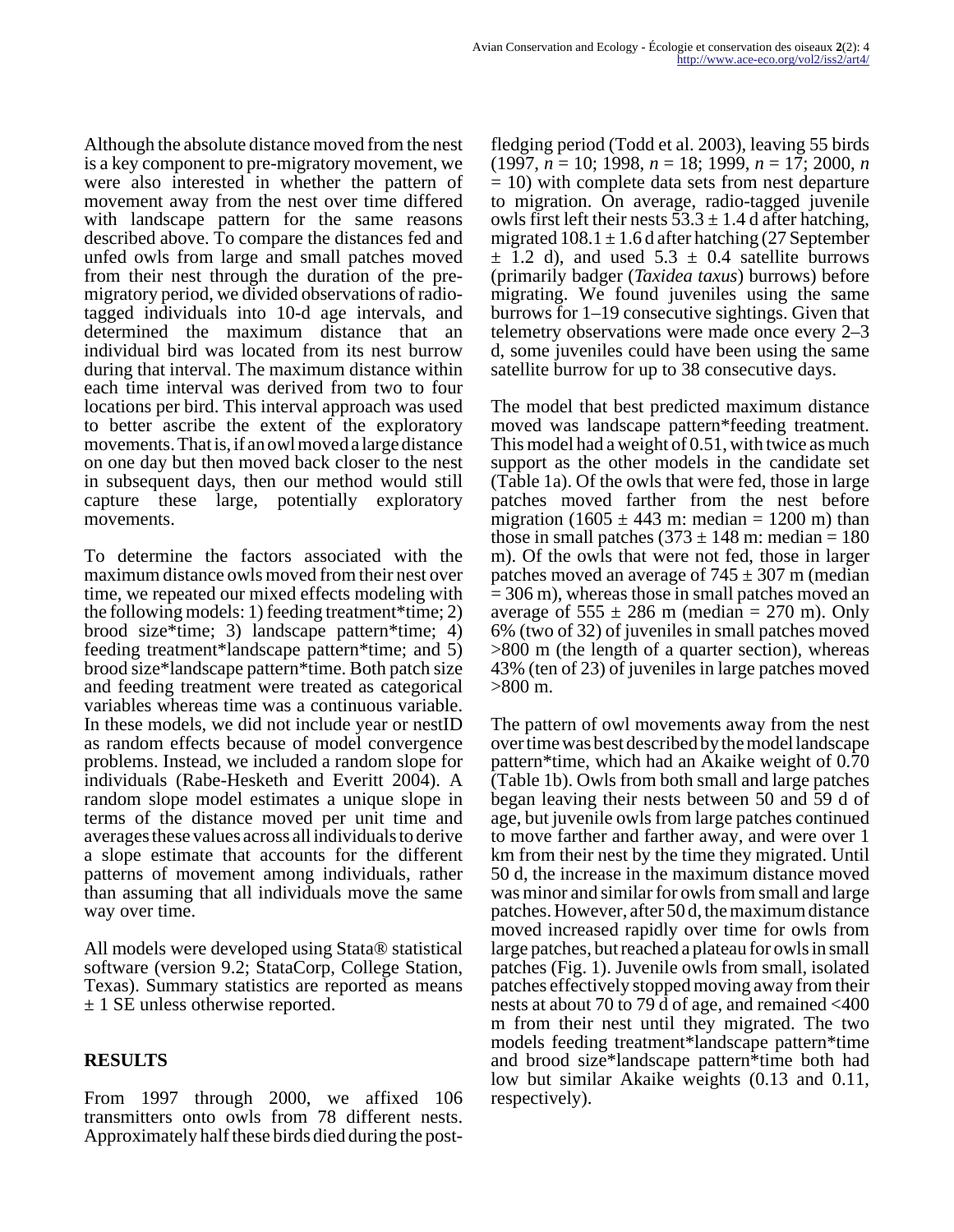**Table 1.** Akaike's Information Criterion for five models in candidate set. Results are shown for (a) maximum distance moved over the duration of the study, and (b) the maximum distance moved per 10-d interval before migration. Akaike weights are scaled between 0 and 1, with higher weights indicating greater support. Parameter estimates are also reported for the model selected as having the best fit. The response variable of distance moved was ln-transformed before analysis. A constant of 1 was added to the distance moved per unit time before transformation because of the presence of zeros. Landscape pattern was a dummy variable coded 0 for large, 1 for small. Feeding treatment was a dummy variable coded 0 for fed, 1 for unfed. Time was a continuous variable ranging from 1 to 11, with each increment representing a 10-d interval relative to hatching date.

| <b>MODEL</b>                                                        | AIC    | <b>AKAIKE WEIGHT</b> |  |  |  |  |
|---------------------------------------------------------------------|--------|----------------------|--|--|--|--|
| (a) Models predicting maximum distance moved before migration       |        |                      |  |  |  |  |
| Feeding Treatment (FT)                                              | 186.5  | 0.004                |  |  |  |  |
| Siblings $(S)$                                                      | 183.7  | 0.01                 |  |  |  |  |
| Landscape Pattern (LP)                                              | 178    | 0.25                 |  |  |  |  |
| FT*LP                                                               | 176.6  | 0.51                 |  |  |  |  |
| $FT*S$                                                              | 178.2  | 0.23                 |  |  |  |  |
| Ln (maximum distance) = $6.82+(-1.55*LP)+(0.90*FT)+(1.40*LP*FT)$    |        |                      |  |  |  |  |
|                                                                     |        |                      |  |  |  |  |
| (b) Models predicting maximum distance moved per 10-d time interval |        |                      |  |  |  |  |
| $T * S$                                                             | 1727.9 | 0.05                 |  |  |  |  |
| $T * LP$                                                            | 1722.6 | 0.7                  |  |  |  |  |
| $T * FT * LP$                                                       | 1726.3 | 0.11                 |  |  |  |  |
| $T * FT * S$                                                        | 1725.9 | 0.13                 |  |  |  |  |
| Ln (maximum distance) = $0.88+(0.69*LP)+(0.66*T)+(0.25*LP*T)$       |        |                      |  |  |  |  |

#### **DISCUSSION**

Our results support the hypothesis that premigratory movement is beneficial for juvenile owls. We found little support for the idea that Burrowing Owl movement away from the nest before migration is forced by competition with conspecifics. Juvenile Burrowing Owls in contiguous tracts of grassland that were in good body condition moved about three times further from their natal burrows than did

juveniles from small, isolated prairie fragments. These results are consistent with other studies that have described dispersal behavior of Burrowing Owls, but not specifically in relation to landscape pattern or body condition (Table 2). Davies and Restani (2006) found juvenile Burrowing Owls inhabiting black-tailed prairie dog (*Cynomys ludovicianus*) colonies in western North Dakota, where available burrows are clustered together, dispersed a maximum of 0.3 km, and averaged only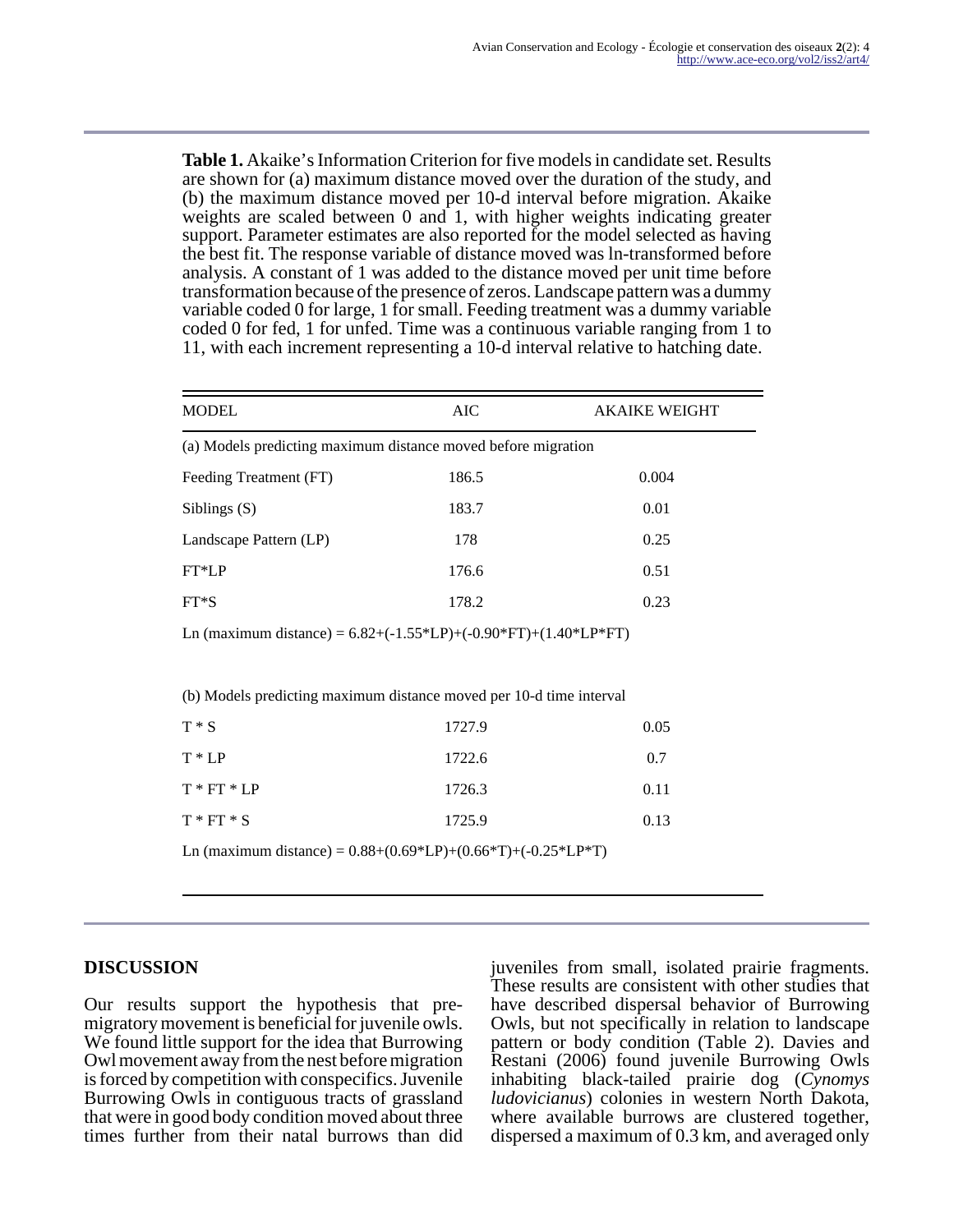**Fig. 1.** The maximum distance juvenile Burrowing Owls were found from their nest within 10-d age categories. Means  $\pm$  SE were derived from repeated measures of 55 individuals (sample sizes in parentheses).



0.1 km maximum distance from the natal nest before migrating. In Canada, black-tailed prairie dog distribution is naturally limited to a small area of southwestern Saskatchewan. Thus, Burrowing Owls across the Canadian prairies predominantly nest in ground squirrel (*Spermophilus* spp.) and badger burrows that are widely distributed within intact portions of the grasslands (Wellicome and Holroyd 2001). Clayton and Schmutz (1999) found juvenile Burrowing Owls from a fragmented landscape in Saskatchewan moved an average of only  $0.55 \pm 0.16$  km ( $n = 12$ ). In contrast, Clayton and Schmutz (1999) recorded juvenile Burrowing Owls from the open rangelands of Alberta dispersing an average of  $5.47 \pm 1.73$  km ( $n = 10$ ). King and Belthoff (2001) found that juvenile Burrowing Owls using badger burrows in the Snake River Birds of Prey National Conservation Area moved an average of  $2.1 \pm 0.9$  km ( $n = 13$ ) from nest burrows before migration. Combined, these results strongly suggest that landscape pattern influences the pre-migratory movement patterns of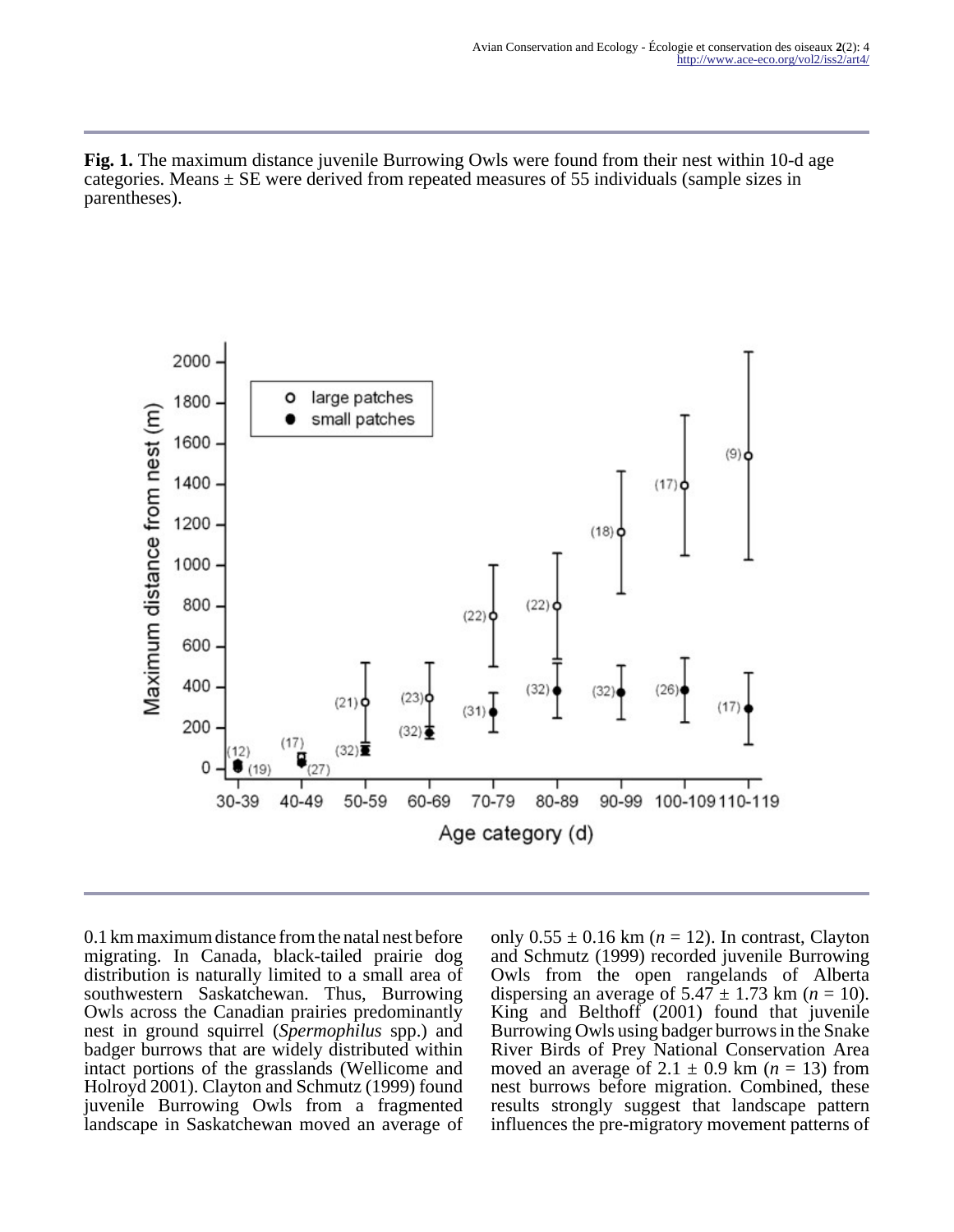juvenile Burrowing Owls. Unfortunately, the configuration of the landscape in our study area precluded us from differentiating between the effects of patch size and patch isolation separately.

The influence of body condition on movement patterns of Burrowing Owls is less clear. The maximum distance moved was greater by individuals that were fed in large patches, but it was lower for fed individuals in small patches. However, there was no evidence to suggest that body condition influenced the timing of movements. This contrasts with the predictive model of dispersal for juvenile screech-owls (*Otus kennicottii* Elliot and *O. asio* L.) developed by Belthoff and Dufty (1998). They suggested that corticosterone, an adrenal glucocorticoid known to stimulate locomotor and foraging activity, increases in blood plasma before dispersal. Increases in corticosterone were predicted to occur through events such as decreases in parental provisioning or increases in sibling aggression. The model further predicts that individuals in good condition would be the first to disperse when their corticosterone levels hit some threshold, and that individuals in poorer condition would continue to forage on the natal area and initiate dispersal later. Importantly, however, this model also predicts that birds in poor condition may also move early because, at low food levels, a bird either leaves or starves. Because we did not measure individual body condition in this study, we cannot address whether this explains the observed movements of any of the unfed birds.

Landscape or functional connectivity is a concept that has been used to describe the degree to which the landscape either facilitates or impedes animal movement among habitat patches (Taylor et al. 1993, Tischendorf and Fahrig 2000). The factors that affect functional connectivity for Burrowing Owls in prairie habitat remain unclear. An animal's perceptual range undoubtedly plays an important role in determining functional connectivity, as it defines the range of information upon which movement decisions are based (Lima and Zollner 1996). The relatively short stature of grassland habitats and low variability in terrain may constrain the perceptual range of juvenile Burrowing Owls to sizes that are relatively small compared with other birds their size. A small perceptual range may preclude juvenile Burrowing Owls from dispersing far from their nest in small patches because they are unable to identify whether suitable resources exist beyond the natal patch. Although more detailed

work is required, our results suggest that the perceptual range of Burrowing Owls could be less than 1.5 km, as this is the minimum distance individuals in small patches would have to travel in a single move to traverse crop fields and make it to the next available grassland.

Satellite burrows appear to be a critical resource for juvenile Burrowing Owls, facilitating their premigratory movements (Clayton and Schmutz 1999, King and Belthoff 2001). Throughout their range in North America, Burrowing Owls use the abandoned burrows of fossorial mammals, such as ground squirrels, badgers, and prairie dogs (*Cynomys* spp.), for nesting and roosting (Wellicome and Holroyd 2001). Burrows in crop fields tend to be rare or ephemeral because of ploughing practices (Poulin et al. 2005). Only once during this study did we find a radio-tagged juvenile roosting in an area without burrows. On the few occasions we did find juveniles in ploughed fields, they were always located at burrows. King and Belthoff's (2001) finding that each individual owl used an average  $(\pm \text{ SE})$  of 5.1  $\pm$  1.2 satellite burrows was similar to ours (5.3  $\pm$  0.4 burrows). Dispersing juveniles rely heavily on a number of different burrows throughout the premigratory period, highlighting the importance of burrow availability during this stage.

The consequences of reduced dispersal by Burrowing Owls in fragmented prairie landscapes remain unknown. At the individual level, small, isolated patches may make juvenile Burrowing Owls more susceptible to predation or perhaps starvation if siblings compete for food resources. Accordingly, there was a tendency in our study population toward higher survival in large patches, although this difference was not statistically significant (Todd et al. 2003). At the population level, disruption of pre-migratory movements in juvenile Burrowing Owls may reduce recolonization of suitable but unoccupied habitat. The effects of dispersal restrictions on metapopulation persistence are poorly understood, but Warnock (1996) found that habitat fragmentation was negatively correlated with patch persistence of Burrowing Owls in Saskatchewan. This suggests that dispersing owls may be less likely to locate small, isolated, but otherwise suitable habitat patches. We speculate that pre-migratory juvenile movements may be critical for the colonization of empty habitat patches. Juvenile Burrowing Owls in this study had approximately 10 weeks to gain information on potential breeding sites between fledging and fall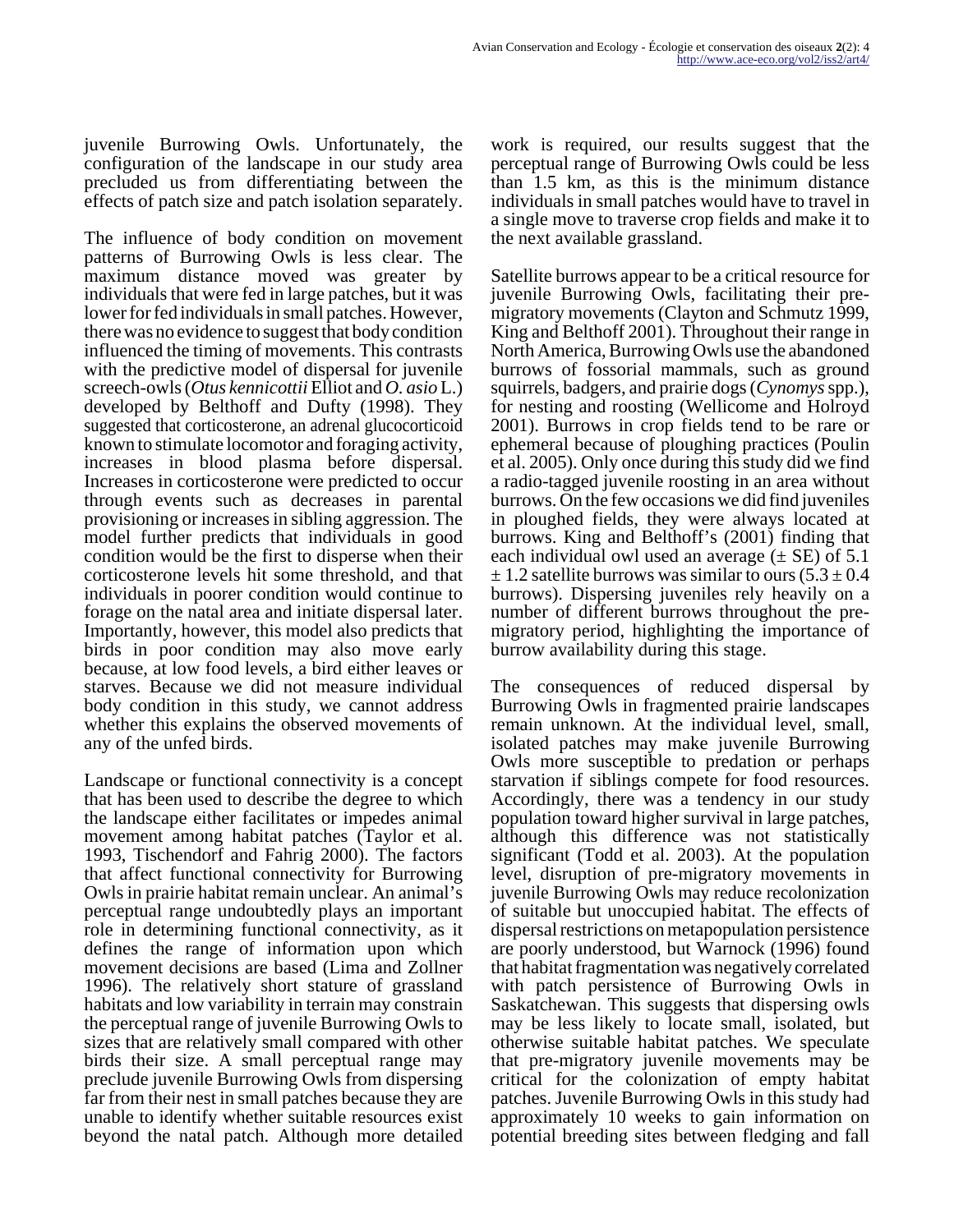| Study                         | $\boldsymbol{n}$ | Region       | Patch Size | Mean maximum<br>distance from nest<br>(m) | General description of study<br>area  |
|-------------------------------|------------------|--------------|------------|-------------------------------------------|---------------------------------------|
| Clayton and Schmutz<br>(1999) | 10               | Alberta      | large      | 5470                                      | open ranchland, <20%<br>cultivated    |
| King and Belthoff (2001) 13   |                  | Idaho        | large      | 2100                                      | 196 000-ha conservation<br>area       |
| This study                    | 23               | Saskatchewan | large      | 1056                                      | Thousands of hectares of<br>grassland |
| Clayton and Schmutz<br>(1999) | 12               | Saskatchewan | small      | 550                                       | agricultural land, >90%<br>crops      |
| Davies and Restani<br>(2006)  | 29               | North Dakota | small      | 96                                        | 35 ha prairie dog colonies            |
| This study                    | 32               | Saskatchewan | small      | 374                                       | patches of $<$ 58 ha                  |
|                               |                  |              |            |                                           |                                       |

**Table 2.** A comparison of studies reporting mean maximum distances juvenile Burrowing Owls moved from their nest before migration.

migration. In contrast, the average time between spring arrival and clutch initiation in Saskatchewan averages only 2 weeks (Wellicome 2000). For animals at the northern edge of their range, such as Burrowing Owls in Saskatchewan, the relatively short breeding season may preclude extensive exploration for suitable territories during spring, thus reducing the probability that small, isolated patches are located. Understanding whether birds decide on potential breeding sites before leaving for migration is very poorly understood and is an interesting area for further study.

# **CONCLUSION**

In summary, habitat fragmentation plays an important role in the movement patterns of juvenile Burrowing Owls. Our results, along with evidence we synthesize from previous studies, suggest that juvenile Burrowing Owls in small patches are restricted from making large pre-migratory movements. Owls in small grassland patches are apparently unwilling to cross—or unable to find suitable conditions within—the matrix of a fragmented landscape, and thus remain relatively

close to their natal burrow until migration. If there are negative consequences from this modified behavior, then altered pre-migratory movements may be a mechanism to help explain why owl persistence is low in fragmented landscapes within North America, and may in part explain the overall Burrowing Owl population decline.

*Responses to this article can be read online at: <http://www.ace-eco.org/vol2/iss2/art4/responses/>*

#### **Acknowledgments:**

*Funding for this research was provided by Wildlife Preservation Trust Canada, World Wildlife Fund, Environment Canada's Endangered Species Recovery Fund, Saskatchewan Environment's Fish and Wildlife Development Fund, and the National Science and Engineering Research Council of Canada (NSERC). Logistical support was provided by the University of Regina, the Canadian Wildlife Service, and the Saskatchewan Watershed Authority. We are grateful to K. Dohms and J. Skilnick for all their help in the field. This manuscript was*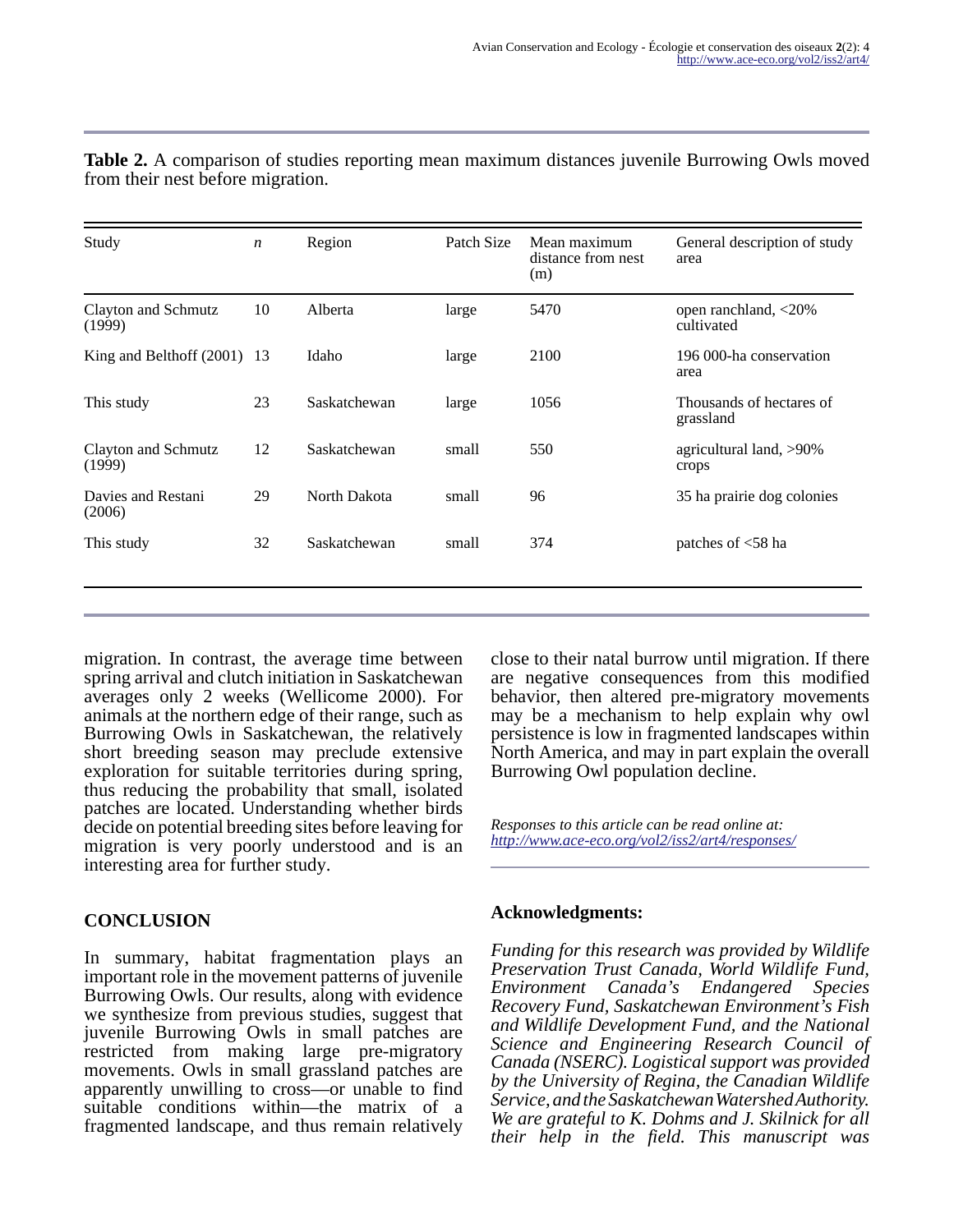*significantly improved by the helpful comments and suggestions of generous and thoughtful reviewers, and we thank them.*

# **LITERATURE CITED**

**Ambuel, B., and S. A. Temple.** 1983. Areadependent changes in the bird communities and vegetation of southern Wisconsin forests. *Ecology* **64**:1057–1068.

**Barbraud, C., A. R. Johnson, and G. Bertault.** 2003. Phenotypic correlates of post-fledging dispersal in a population of greater flamingos: the importance of body condition. *Journal of Animal Ecology* **72**:246–257.

**Baur, A., and B. Baur.** 1990. Are roads barriers to dispersal in the land snail *Arianta arbustorum*? *Canadian Journal of Zoology* **68**:613–617.

**Bayne, E. M., and K. A. Hobson.** 2002. Apparent survival of male Ovenbirds in fragmented and forested boreal landscapes. *Ecology* **83**:1307–1316.

**Belthoff, J. R., and A. M. Dufty.** 1998. Corticosterone, body condition and locomotor activity: a model for dispersal in screech-owls. *Animal Behaviour* **55**:405–415.

**Clayton, K. M., and J. K. Schmutz.** 1999. Is the decline of Burrowing Owls *Speotyto cunicularia* in prairie Canada linked to changes in Great Plains ecosystems? *Bird Conservation International* **9**:163–185.

**Davies, J. M., and M. Restani.** 2006. Survival and movements of juvenile Burrowing Owls during the postfledging period. *Condor* **108**:282–291.

**Dufty, A. M., and J. R. Belthoff.** 2000. Proximate mechanisms of dispersal: the role of hormones and body condition. Pages 217–229 *in* J. Clobert, E. Danchin, A. Dhondt, and J. D. Nichols, editors. *Dispersal.* Oxford University Press, London, UK.

**Gauthier, D. A., L. Patino, and K. McGovern.** 2002. Status of native prairie habitat, prairie ecozone, Saskatchewan. Canadian Plains Research Center Project 8.65A.1R-01/02, University of Regina, Regina, Saskatchewan, Canada.

**Greenwood, P. J., and P. H. Harvey.** 1982. The natal and breeding dispersal of birds. *Annual Review of Ecology and Systematics* **13**:1–21.

**King, R. A., and J. R. Belthoff.** 2001. Post-fledging dispersal of Burrowing Owls in southwestern Idaho: characterization of movements and use of satellite burrows. *Condor* **103**:118–126.

**Lens, L., and A. A. Dhondt.** 1994. Effects of habitat fragmentation on the timing of Crested Tit *Parus cristatus* natal dispersal. *Ibis* **136**:147–152.

**Lima, S. L., and Zollner, P. A.** 1996. Towards a behavioral ecology of ecological landscapes. *Trends in Ecology and Evolution* **11**: 131–136.

**Mader, H. J.** 1984. Animal habitat isolation by roads and agricultural fields. *Biological Conservation* **29**:81–96.

**Merrimam, G., M. Kozakiewicz, E. Tsuchiya, and K. Hawley.** 1989. Barriers as boundaries for metapopulations and demes of *Peromyscus leucopus* in farm landscapes. *Landscape Ecology* **2**:227–235.

**Morton, M. L.** 1991. Postfledging dispersal of green-tailed towhees to a subalpine meadow. *Condor* **93**:466–468.

**Morton, M. L.** 1992. Effects of sex and birth date on pre-migration biology, migration schedules, return rates and natal dispersal in the mountain White-crowned Sparrow. *Condor* **94**:117–133.

**Morton, M. L., M. W. Wakamatsu, M. E. Pereyra, and G. A. Morton.** 1991. Post fledging dispersal, habitat imprinting, and philopatry in a montane, migratory sparrow. *Ornis Scandinavica* **22**:98–106.

**Opdam, P.** 1990. Dispersal in fragmented populations: the key to survival. Pages 3–17 *in* R. G. H. Bunce and D. C. Howard, editors. *Species dispersal in agricultural habitats.* Belhaven Press, New York, New York, USA.

**Pärt, T.** 1990. Natal dispersal in the Collared Flycatcher: possible causes and reproductive consequences. *Ornis Scandinavica* **21**:83–88.

**Poulin, R. G., L. D. Todd, K. M. Dohms, R. M. Brigham, and T. I. Wellicome.** 2005. Factors associated with nest- and roost-burrow selection by